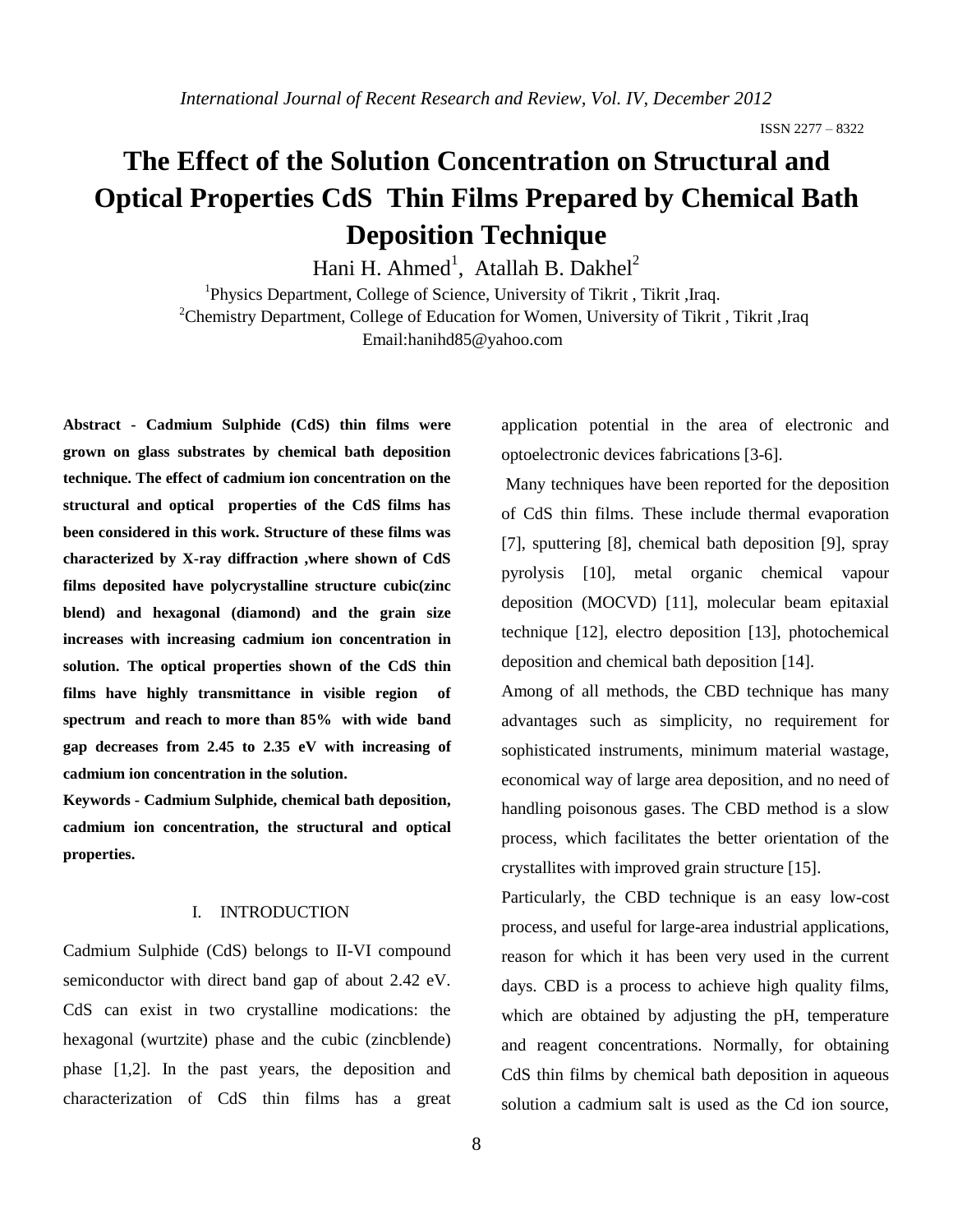thiourea as the sulfur source, a base to adjust the pH of solution, and a ligand to control the precipitation of chalcogenides and hydroxides[16].

# II. EXPERIMENTAL

Cadmium sulfide thin films have been deposited on glass substrates using the chemical bath deposition technique. Glass slides (75×25×1 mm) were used as substrates. The substrates were degreased in HCl, washed in detergent and rinsed in distilled water dried in oven at  $80^{\circ}$ C. The CdS thin films was grown on glass substrate by using the cadmium nitrate salt $\text{[Cd}(\text{NO}_3)_2$ .  $4\text{H}_2\text{O}$  with molarity of 0.05 M to 0.2 M as a source of cadmium ions( $Cd^{+2}$ ) and 0.1 M thiourea  $[SC(NH<sub>2</sub>)<sub>2</sub>]$  as a source of sulphide ions  $(S<sup>2</sup>)$ . Ammonia hydroxide solution (NH4OH) 25 % was added slowly to adjust pH to 10. The solution was stirred to ensure homogeneous dissolve about 10 minutes. The bath temperature was kept at 70°C for 3h and under unstirred condition. After the deposition, the CdS films were washed with methanol ultrasonically to remove the loosely adhered CdS particles on the film and annealed in air at 673 K for 1h using furnace model Yamato FM 27.

Film thickness is important parameter in the study of film properties. For thickness measurement, gravimetric weight difference method with the relation *t=m/( ρ×A)* where, *m* is the mass of the film deposition on the substrate in gram,*A* the area of the deposited film in cm<sup>2</sup> and  $\rho$  the density of the deposited material (CdS)  $=4.69$  g/cm<sup>3</sup>)in bulk form[17]. The maximum thickness for CdS thin film was 680 nm.The X-ray diffraction(XRD) analysis was carried out using X-ray

6000(Shimadzu) diffractometer with Cuk<sub>α</sub> radiation ( $\alpha$ -1.541 Å) at 40 kV and 30 mA .The optical transmission spectra were investigated by UV-Visible Spectrophotometer (Cintra 5) GBC-Astrural).

#### III. RESULTS AND DISCUSSION

## *A. Reaction Mechanism*

In the growth of the CdS thin film from chemical bath, ammonia as the complex agent to bind the  $Cd^{2+}$  ions. Formation of complex ion is essential to control the rate of the reaction and to avoid the immediate precipitation of the compound in the solution. The metal complexes hydrolyses slowly to generate the  $Cd^{2+}$  in the solution. Thiourea furnishes the necessary  $S<sup>2</sup>$  ions by hydrolysis. The reaction mechanism for the formation of CdS could be understood as follows[18].

Figure 1 shows the growth is strongly influenced by the molarity of cadmium nitrate. The deposition rate increases with increasing cadmium ion concentration ,the terminal thickness increases with increasing cadmium ion concentration from 344 nm to 680 nm according to the concentration from 0.05 M to 0.2 M .The increase in deposition rate refers that in any chemical reaction the reaction rate is proportional to the concentration of the reacting species.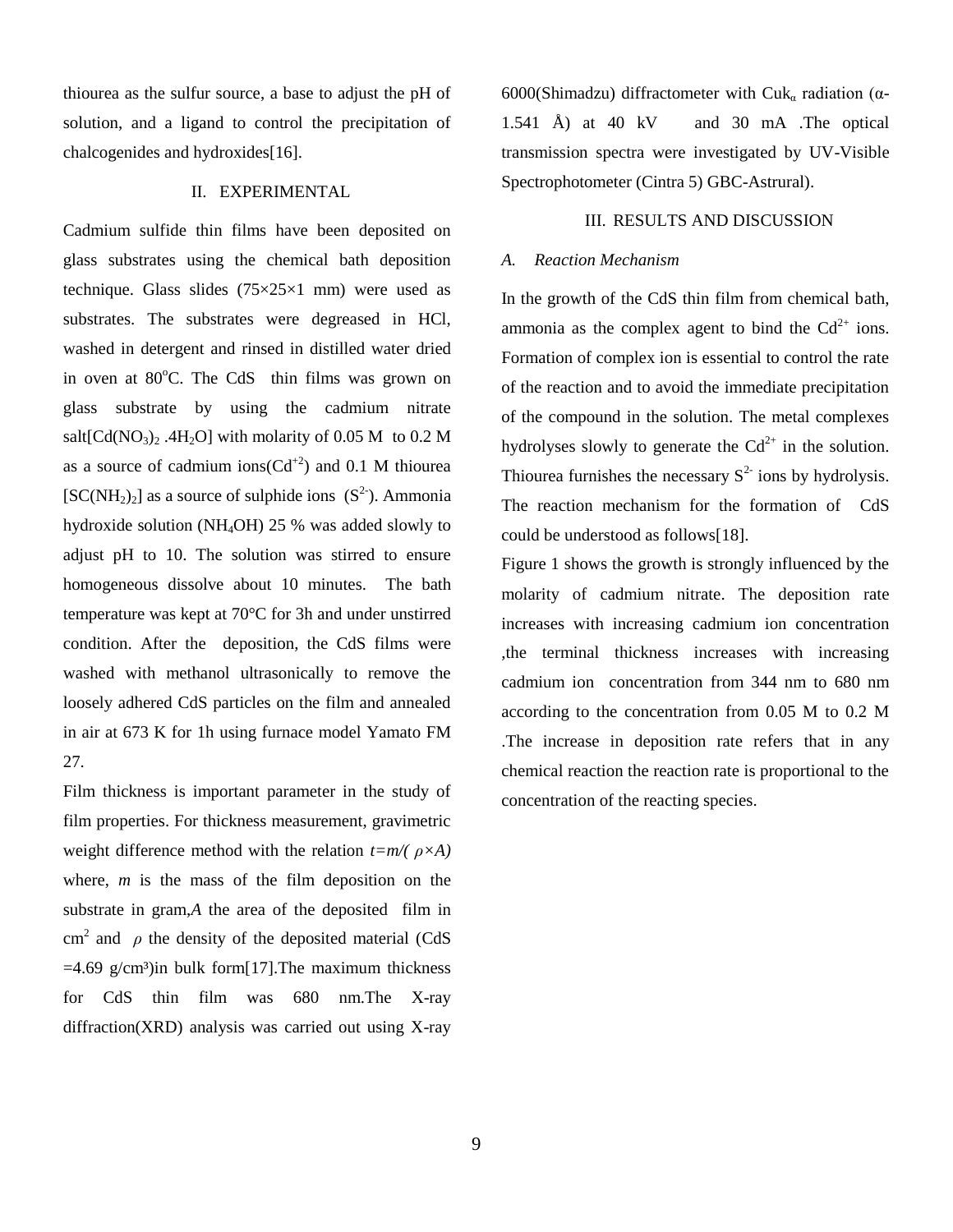

Fig. 1 Terminal thickness of CdS films as a function of the cadmium ion concentration

#### *B. X-Ray Diffraction*

Figure 2 shows X-ray diffraction pattern of CdS thin films deposited on glass substrate at different cadmium ion concentration. From the diffraction pattern, it can be seen that the diffraction peak is sharp and well defined indicating that the film is polycrystalline in nature. The diffraction peak existed at  $2\theta = 26.5^{\circ}$  corresponding to either the (002) hexagonal or the (111) cubic planes. From the figure, it can be seen that the intensity of diffraction peak increases as the cadmium ion concentration of the film increase. This is an indication of the crystallinity improvement with increasing cadmium ion concentration. These values of 2θ and its crystal planes are comparable with standard data from CdS matches well (JCPDS file no .79-0043). Similar results have been observed by literatures [19, 20].



Fig. 2 The X-ray diffraction patterns of CdS thin films at different cadmium ion concentration

The average size of the crystallites was determined from X-ray diffraction data. We use the standard (002) H reflection at 2θ=26.5º. The Scherer formula,

$$
D = \frac{k\lambda}{\beta \cos \theta} \tag{1}
$$

Where *k* is a constant taken to be 0.94,  $\lambda$  is the X-ray wavelength,  $\beta$  is the full-width at half-maximum (FWHM) of the peak, and  $\theta$  is the reflection angle [21].The grain sizes of the CdS films increase from 23 nm to 44 nm with the increasing cadmium ion concentration, as shown in figure 3 where the diffraction peaks become more intense and sharper which indicated that the grains become larger and the crystal quality was improved. These results are consistent with other published results such as results [22, 23].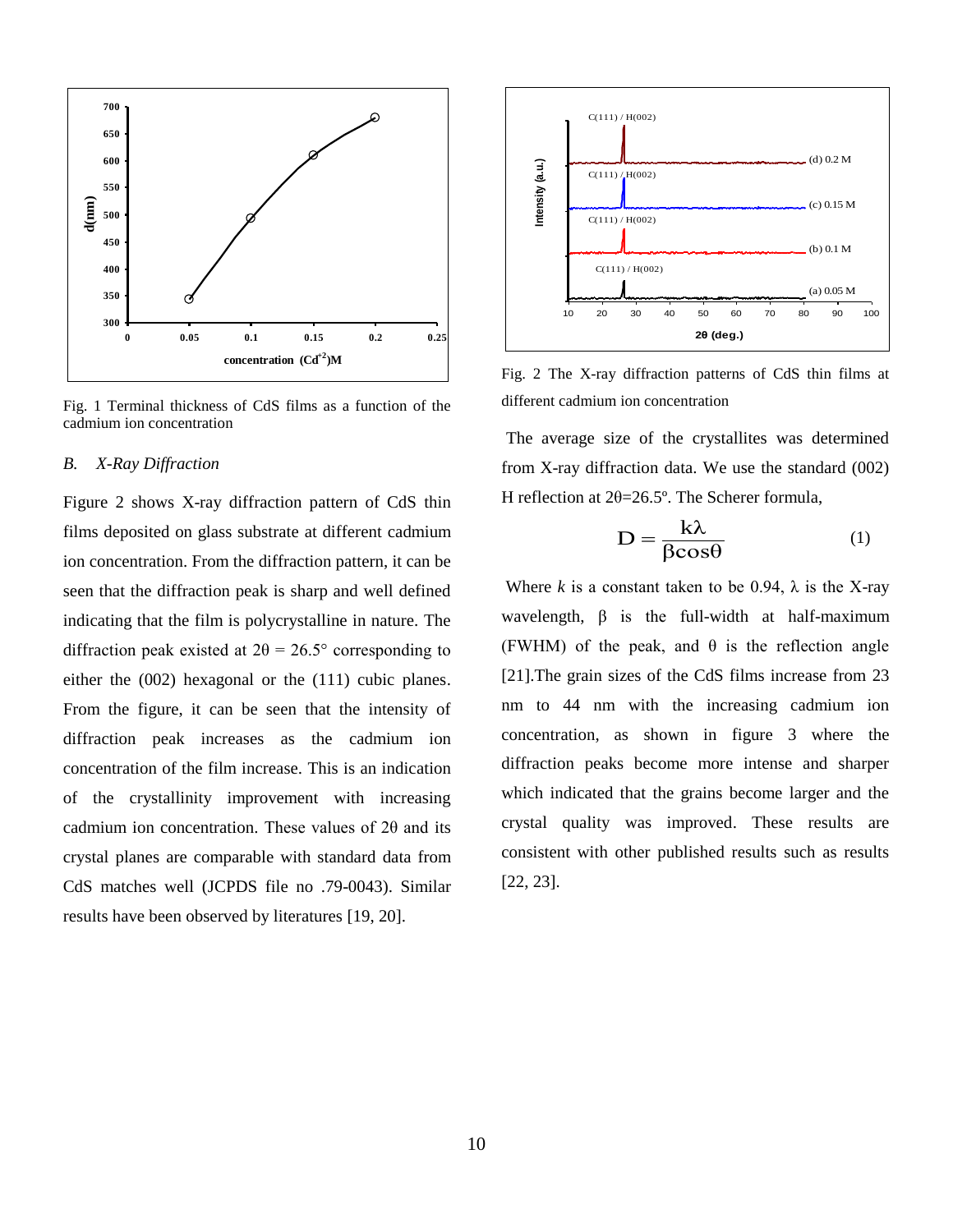

Fig. 3 Variation of crystallite size with cadmium ion concentration

## *C. Optical Properties*

Figure 4 show the effect of cadmium ion concentration on the transmission spectra at the range 400 – 800 nm. The average transmittance of the CdS films in the visible region was found to be with a transmittance of more than 85%.We have found that film transmission decreases with increasing the cadmium ion concentration, where increasing cadmium ion concentration causes the increasing in grain size because of decreases in the density of nucleation centers thus a smaller number of centers start to grow, resulting in large grains.



Fig. 4 The optical transmission spectra as a function of wavelength of CdS thin films at different cadmium ion concentration

Optical band gap  $(E_g)$  of film was estimated from transmittance data. The photon energy (hν) and absorption coefficient  $(\alpha)$  for direct optical transition are related by the following equation[24].

$$
(\alpha h \nu) = B(h\nu - E_g)^{1/2}
$$
 (2)

Where hv is the photon energy,  $\alpha$  is the absorption coefficient,  $E<sub>g</sub>$  is the optical band gap and B is a constant. For calculation of the optical band gap of CdS film, the curve of  $($ <sub>c</sub>  $(\alpha h \nu)^2$  vs. hv was plotted. The E<sub>g</sub> value of the CdS film was determined from Fig. 5 and it was found decreases from 2.45 eV to 2.35 eV with increasing the cadmium ion concentration , where increasing cadmium ion concentration causes to increasing in grain size. This decrease in the band gap is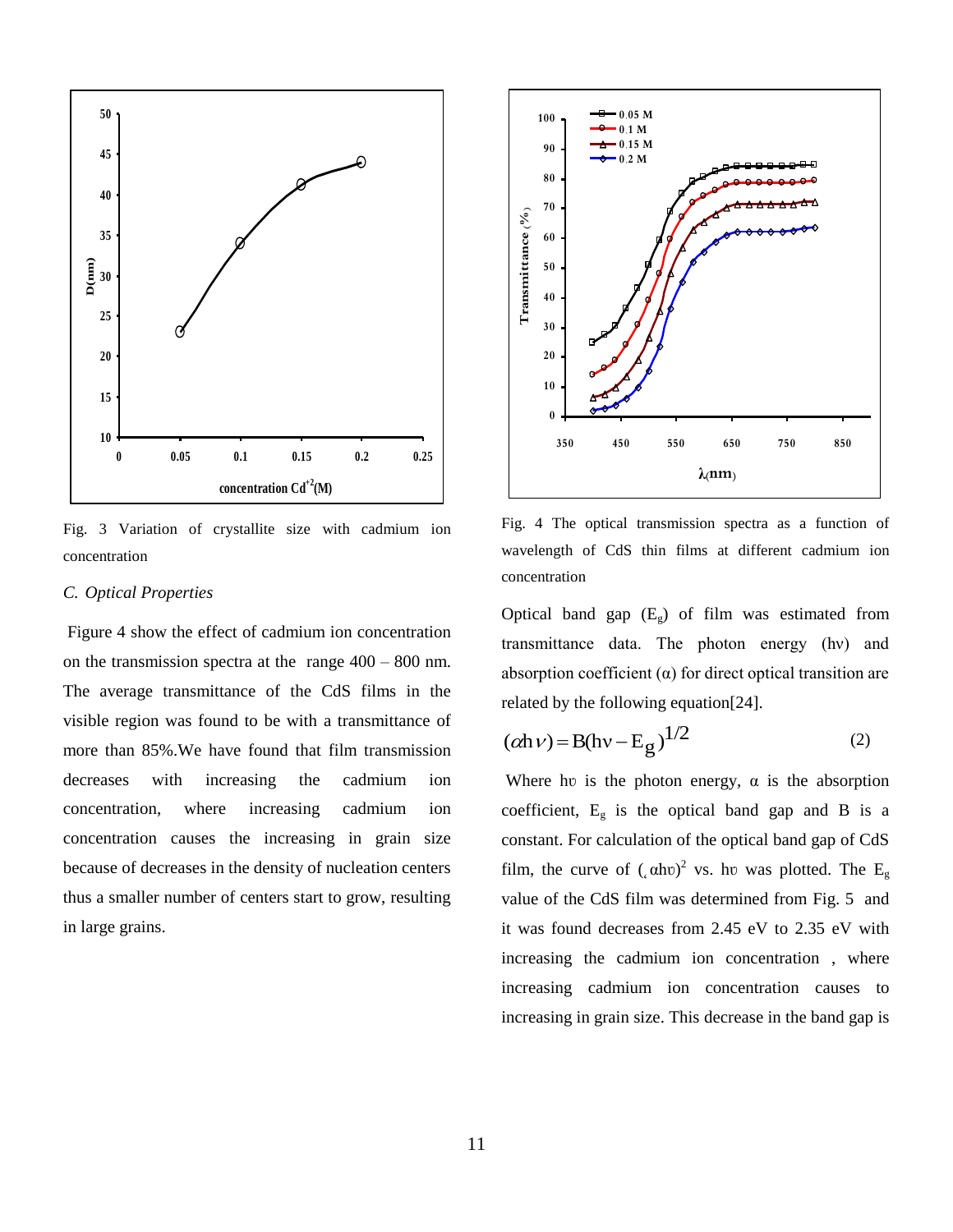due to the improvement in the film crystallinity, i.e. the grain size and lattice parameters. Height concentration lead to sharp absorption edge because the films becomes more crystalline and the grain size increase with increase cadmium ion concentration. These values are in good agreement with the values reported by others [25, 26]. The band gap of the CdS thin films changed with increasing cadmium ion concentration, as shown in Figure 6. These show that with increasing cadmium ion concentration, values of obtained band gap decreased.



Fig. 5 A plots of  $(ahu)^2$  versus (hv) of CdS thin films at different cadmium ion concentration



Fig. 6 Variation optical band gap of CdS thin films with cadmium ion concentration

### IV. CONCLUSIONS

From the obtained results, we can conclude the following. The deposition rate increases with increasing cadmium ion concentration .The X-ray diffraction studies showed that the films are polycrystalline in nature with a mixture of hexagonal and cubic phases. Grain size increases with the increasing cadmium ion concentration. The optical transmittance measurement showed that the CdS films has flat surface and high transmittance in the visible region with presence of direct band gaps decrease with increasing cadmium ion concentration.